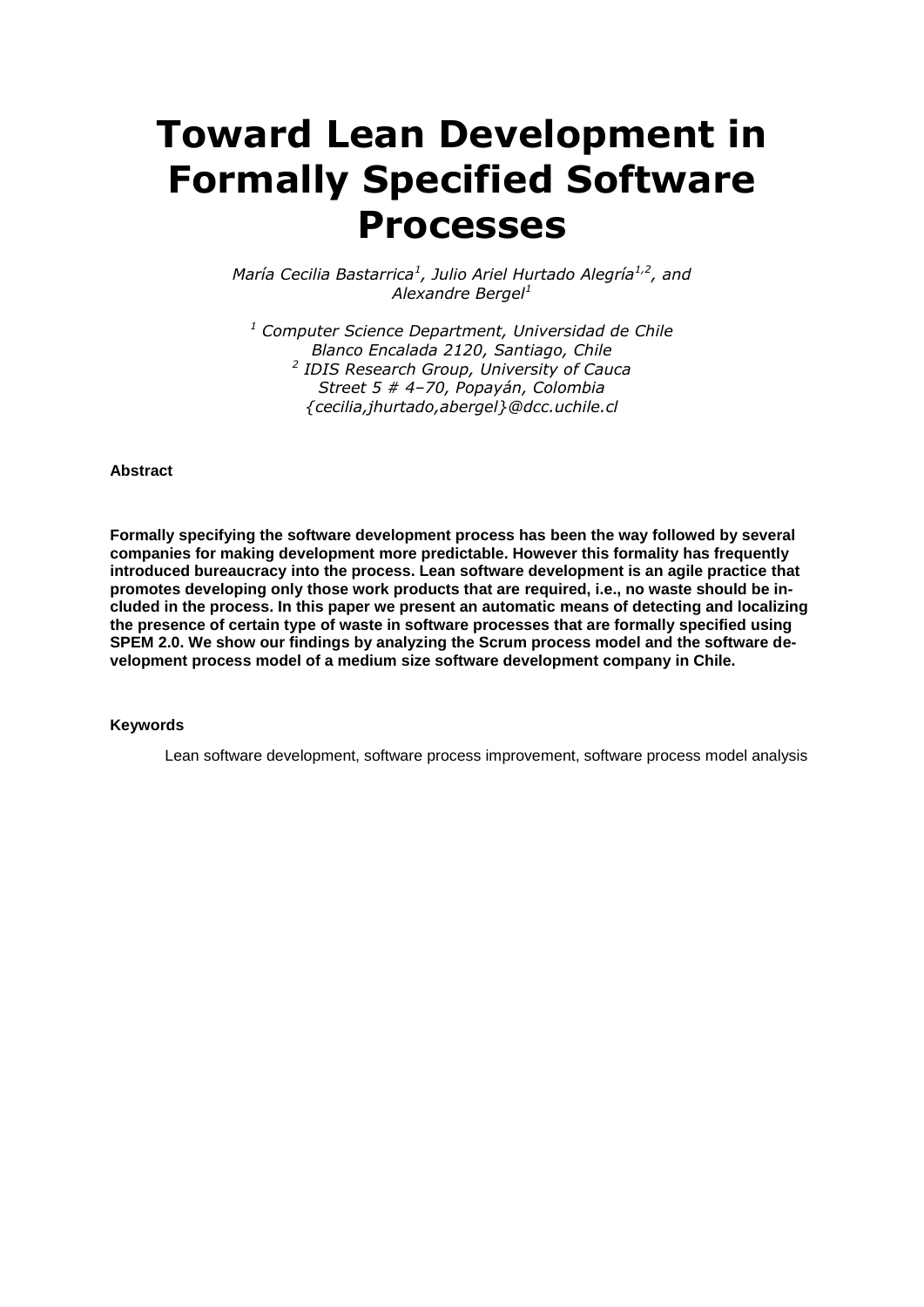# *1 Introduction*

Lean software development is an agile practice that promotes quality and productivity by focusing on core issues and not investing effort executing non essential tasks and building non required work products [\[16\] .](#page-9-0) Software companies tend to define and formalize their development processes in an effort to make them more predictable. This formalization is a hard task and implies a huge investment, so it is natural to try to get the highest return of investment out of it. Trying to cover all possible cases, it is not rare to introduce unnecessary tasks and work products as part of the formalized process, and this may build up waste into the process. It is not easy to identify the existence of waste, and even harder to localize it within the process. A typical case of waste is developing work products that nobody needs, i.e., that are neither deliverables nor required for executing any task within the process. We will focus on this kind of waste.

We have developed *AVISPA*, a tool for visual analysis of software processes. It is able to identify a series of error patterns that we have found to be frequent in practice [\[5\] .](#page-9-1) In this paper we extend *AVISPA* so that it is able to also identify certain type of waste –useless work products – in software processes formally specified in Eclipse Process Framework.

We apply the extended tool in two quite diverse scenarios: the Scrum process specification publicly available from the EPF Community, and the software development process of a medium size software company in Chile. In the former case, no waste of the type we are looking for (useless work products) has been found as expected, provided that Scrum is an agile method. In the latter case, we were able to identify and localize several waste elements, and all of them are opportunities for software process improvement.

The rest of the paper is organized as follows. In Section [2](#page-1-0) a precise statement of the problem being addressed is detailed. The *AVISPA* tool and the mechanics of waste detection are described in Section [3.](#page-2-0) Section [4](#page-4-0) shows the application of our tool for localizing waste in the two aforementioned software process models. Related work is discussed in Section [5.](#page-7-0) Finally, some conclusions and future work are described in Section [6.](#page-7-1)

# <span id="page-1-0"></span>*2 Problem Statement: Localizing Waste in Formal Processes*

Lean software development implies the application of seven principles [\[15\] :](#page-9-2) eliminate waste, build quality in, create knowledge, defer commitment, deliver fast, respect people, and optimize the whole. One of the most important of these principles is eliminating waste. But it is not necessarily clear the form that waste may take within a software process, and even less clear how it could be identified, let alone automatically localized. In this paper we will not necessarily focus on agile processes. Nevertheless, eliminating waste not only applies to this kind of processes; it may even be more relevant in the context of non agile processes as will be apparent from the experimentation presented in Section [4.2.](#page-6-0)

Formal processes unambiguously specify who does what and when, and which work products are built/modified as a result. SPEM 2.0 [\[13\] is](#page-9-3) the OMG standard notation for specifying software processes, and the Eclipse Process Framework1 is a platform that allows the specification of SPEM 2.0 processes. In a lean software development process there should be no waste, therefore any work product should be either a deliverable or an input for some other task within the process itself, and it should be specified accordingly. SPEM 2.0 provides primitives for specifying that a work product is a deliverable. Therefore, if we find a work product that is neither specified as a deliverable nor as an input for any other task, then we are in one of the following scenarios, all of them problematic:

1. the work product is actually necessary for performing some task, but we have forgotten to specify it, so we have found an underspecification;

l

<sup>&</sup>lt;sup>1</sup> EPF: http://www.eclipse.org/epf/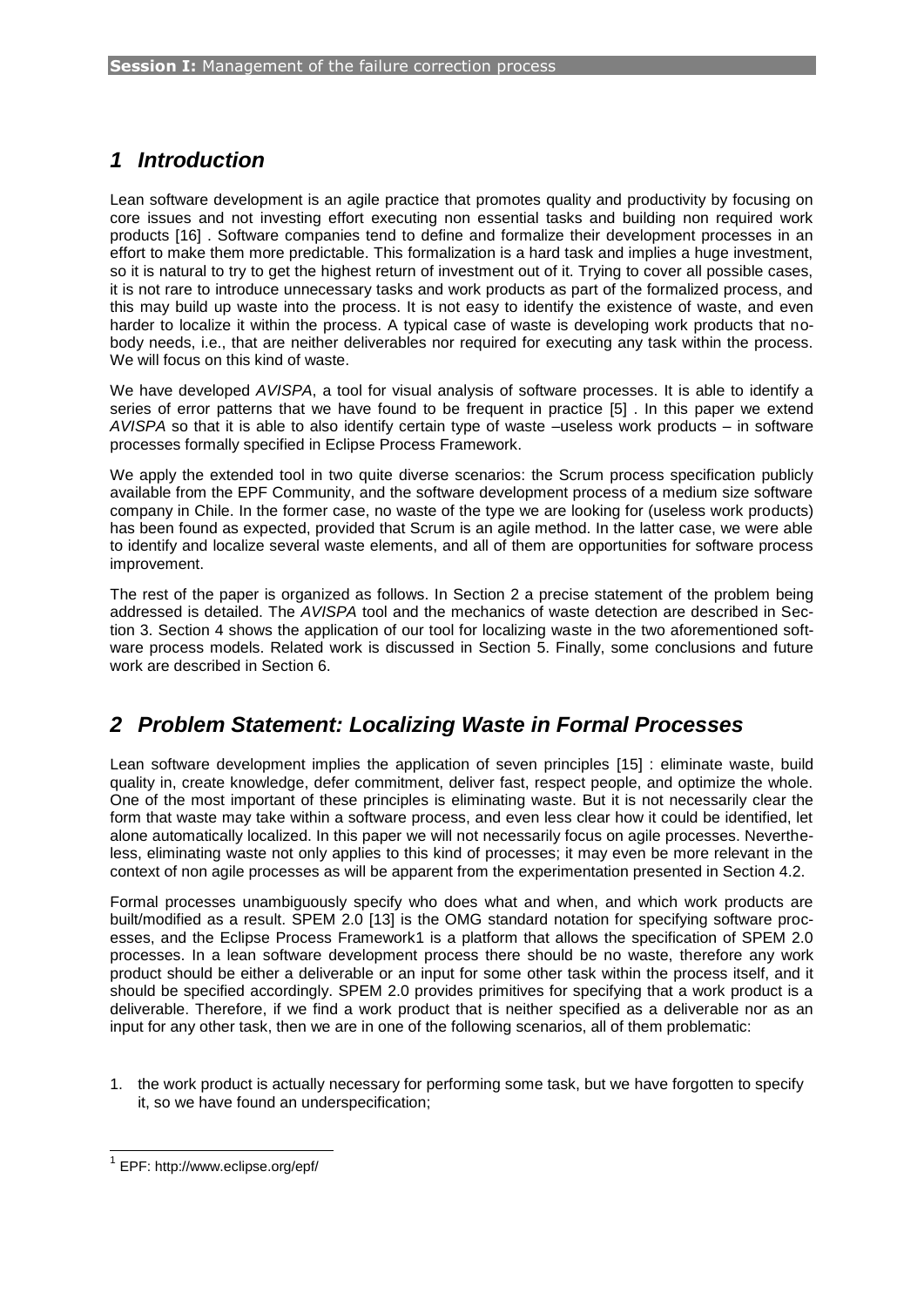- 2. the work product is actually a deliverable, but it was not defined as so, so we have found another form of underspecification;
- <span id="page-2-0"></span>3. the work product is not really necessary, so we have found waste in the process: a useless work product.

#### *3 Automatic Waste Detection*

This section describes the whole procedure for automatically localizing the useless work product kind of waste in formal processes specified in EPF. First, we describe *AVISPA*, a tool for analyzing formal software processes. Afterwards, we describe the extension we propose to add to *AVISPA* so that it could also be applied for localizing waste.

#### **3.1 Software Process Blueprints and AVISPA**

Software processes may be composed by several hundreds of elements of diverse kinds. This issue makes sometimes difficult to analyze the quality of a process just through inspections. In [\[6\] ,](#page-9-4) we have proposed Software Process Blueprints that are partial views of the software process that allow the process engineer to visually analyze its quality. Each of these views focuses on one essential SPEM modeling element: role, task and work product, and thus we have a Role Blueprint, a Task Bluprint and a Work Product Blueprint. All of them are graphs formed by nodes and edges/arcs.

In the Role Blueprint nodes represent roles whose size corresponds to the number of tasks in which the role is involved. Also, an edge between two nodes represents the existence of collaboration between the two roles to perform a task. Therefore nodes that are too big may reveal overloaded roles, and disconnected nodes show roles that do not collaborate.

In the Task Blueprint nodes represent tasks, whose height is the number of input work products and whose width is the number of output work products for that task. An arc from one task to another, represents precedence, i.e., an output work product of the former task is an input work product for the latter task. In this way, very wide nodes suggest tasks without a clear goal, i.e., whose purpose is to produce a variety of work products.

In the Work Product Blueprint nodes are work products, where their height represents the number of tasks that require the work product as an input, and their width is the number of tasks that create/modify it. In this case a node that is too high reveals that certain work product is required by several tasks, and it therefore may become a bottleneck. [Figure 1](#page-3-0) depicts the Work Product Blueprint of the software process of a medium size company; there we can clearly see that the node corresponding to System Requirements Specification is much higher than most of the others suggesting that many tasks require it.

Also the existence of disconnected subgraphs in any blueprint reveals a misspecification in the process. However, in Process Model Blueprints, nodes that are much larger than others could suggest anomalies, but it is the responsibility of the process engineer to determine if they are actual errors, improvement opportunities, or if on the contrary they are defined that way on purpose. Moreover, it is not clear how big could be considered too big.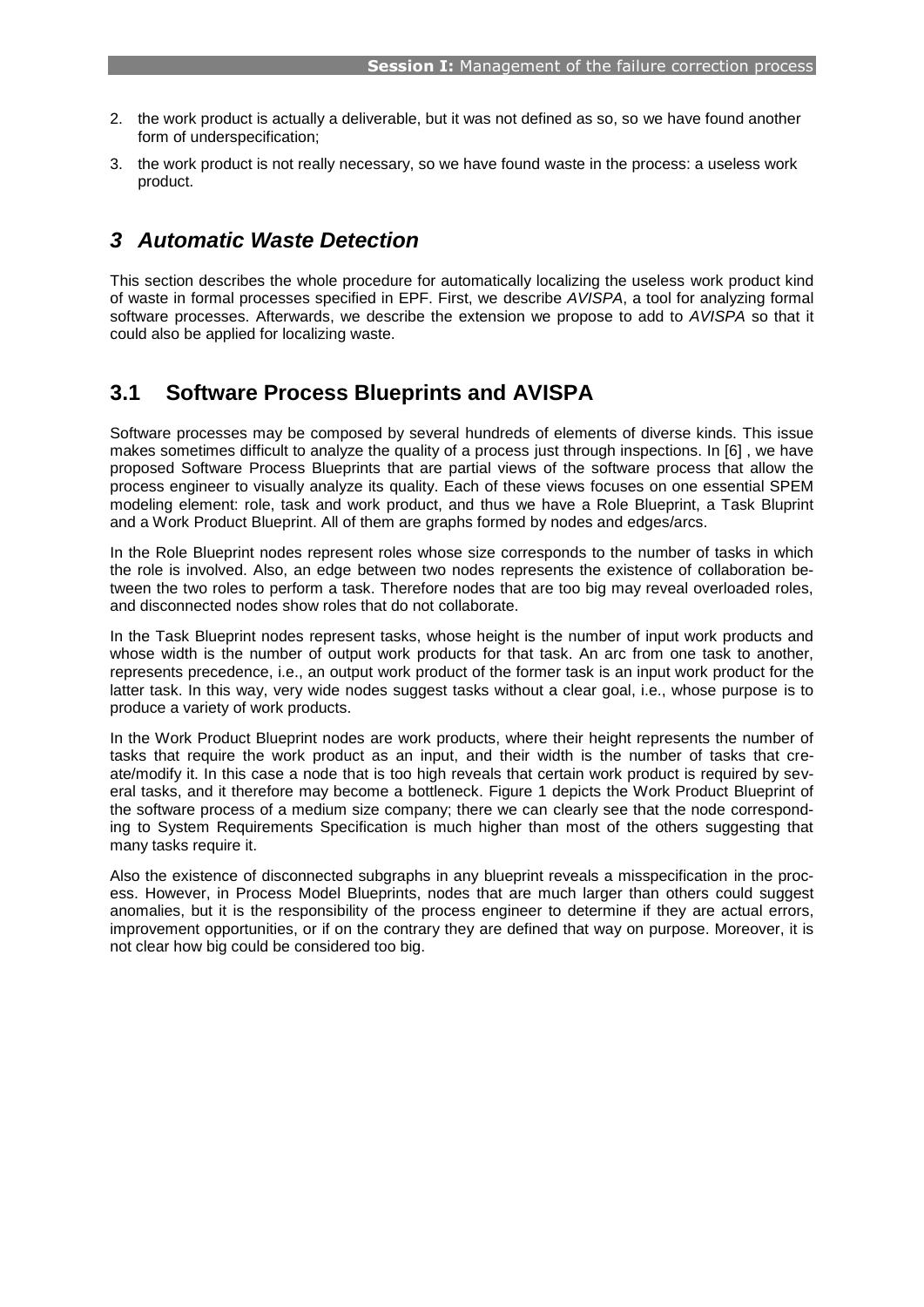

**Figure 1: Work Product Blueprint of a Chilean software company**

<span id="page-3-0"></span>In [\[5\] ,](#page-9-1) we proposed *AVISPA*, a tool based on blueprints that automatically identifies and localizes a series of error patterns<sup>2</sup>. [Table 1](#page-3-1) describes those error patterns already identified. In *AVISPA* error patterns are highlighted in color, so that it is evident when there is a possible error. For this purpose some assumptions have been made such as defining that an element that is more than one standard deviation larger than the mean is considered too big and suggests the presence on an error. This assumption has worked fine in practice so far. For example, in [Figure 2](#page-4-1) we show the Work Product Blueprint for the Scrum process; *AVISPA* has highlighted the Project Backlog as a work product that is too demanded, and as such it may be a bottleneck in the process as a whole. A thorough analysis of the Scrum process using *AVISPA* can be found in [\[4\] .](#page-9-5)

<span id="page-3-1"></span>

| <b>Error pattern</b>  | <b>Description</b>                          | Localization             | <b>Identification</b>                                           |  |  |  |  |
|-----------------------|---------------------------------------------|--------------------------|-----------------------------------------------------------------|--|--|--|--|
| No guidance           | An element with no                          | any blueprint            | A completely white node.                                        |  |  |  |  |
| associated            | quidance associated                         |                          |                                                                 |  |  |  |  |
| Overloaded role       | A role involved in too many<br>tasks        | Role Blueprint           | Nodes over one standard<br>deviation larger than the            |  |  |  |  |
|                       |                                             |                          | mean                                                            |  |  |  |  |
| <b>Isolated</b> role  | A role that does not                        | Role Blueprint           | A node that is not                                              |  |  |  |  |
|                       | collaborate                                 |                          | connected with an edge                                          |  |  |  |  |
| Multiple purpose task | Tasks with too many output<br>work products | <b>Task Blueprint</b>    | Nodes that are more than<br>one standard wider than<br>the mean |  |  |  |  |
| Demanded              | Work products required for                  | Work Product Blueprint   | Nodes more than one                                             |  |  |  |  |
| work products         | too many tasks                              |                          | standard deviation higher                                       |  |  |  |  |
|                       |                                             |                          | than the mean                                                   |  |  |  |  |
| Independent           | Independent                                 | Task Blueprint or Work   | Subgraphs that are not                                          |  |  |  |  |
| subprojects           | subgraphs                                   | <b>Product Blueprint</b> | connected with edges                                            |  |  |  |  |

|  | Table 1: Error patterns identified by AVISPA |  |  |  |
|--|----------------------------------------------|--|--|--|
|--|----------------------------------------------|--|--|--|

 2 AVISPA (Analysis and Visualization for Software Process Assessment):

http://www.moosetechnology.org/tools/ProcessModel. AVISPA is freely available under the MIT license.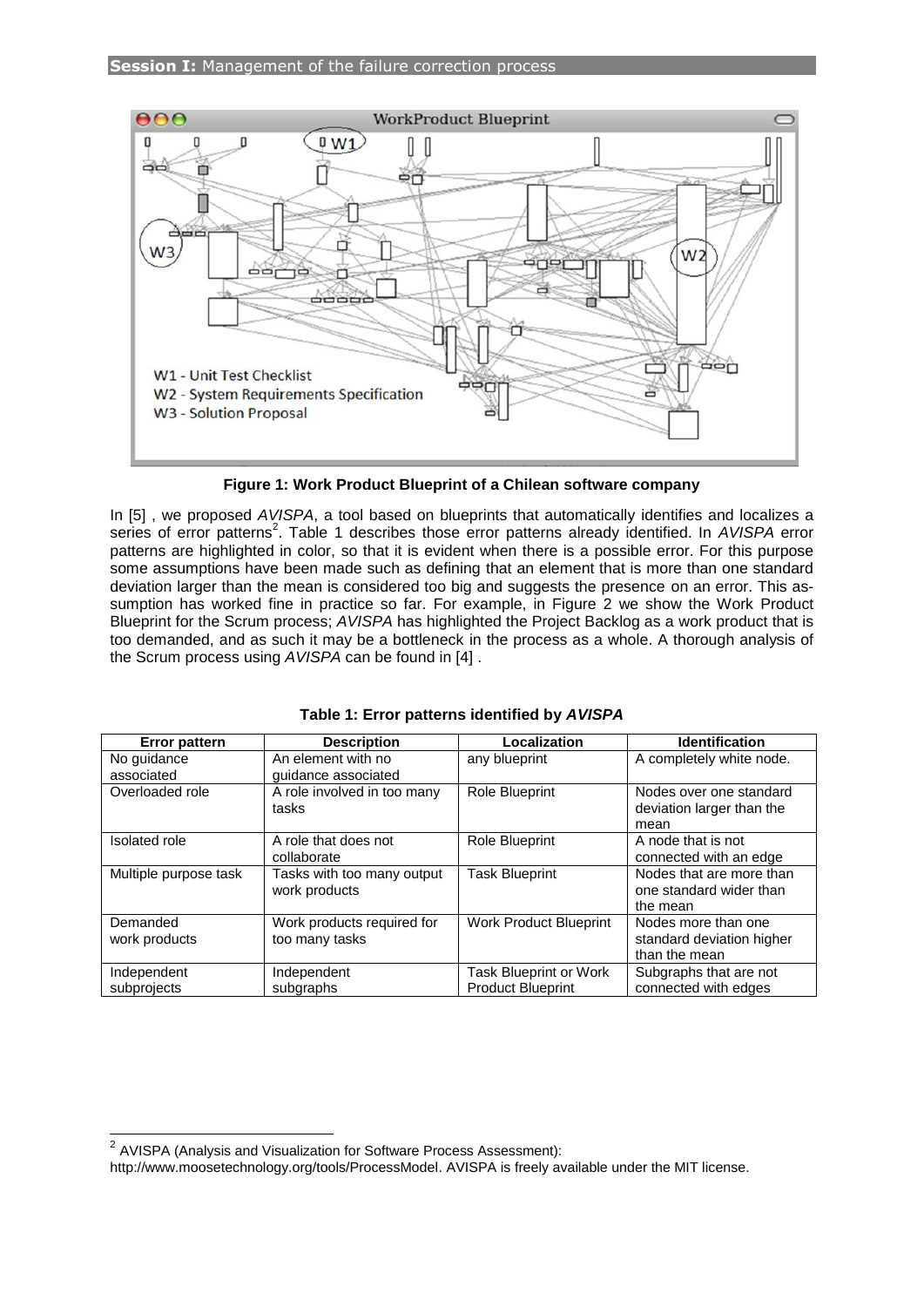

**Figure 2: Identifying work products that are too demanded**

### <span id="page-4-1"></span>**3.2 Localizing Waste in Work Product Blueprints**

Deliverables are those work products that need to be delivered to the customer as part of the final product. For example, a user requirements document and the source code are typical deliverable work products. In SPEM 2.0, some work products can be defined as deliverables so they could be easily identified.

As part of the software development process, not only deliverable work products are produced. There are other intermediate work products that are needed mainly for coordinating successive tasks probably performed by different people. For example, the test set is an output work product of the Design Test Set task and an input of the Execute Test Set task, but it is not necessarily a deliverable work product. However, if there are work products that are neither deliverables nor input for any other task within the process, they are a kind of waste we do not want to develop if we intend to have a lean process.

In the Work Product Blueprint, an arc connecting nodes represents precedence between work products. If there is a WP<sub>a</sub> that precedes WP<sub>b</sub> in the graph, that means that there is a task such that WP<sub>a</sub> is its input and WPb is its output. In this way, all leaves in the graph, i.e., nodes with no successor, should represent deliverable work products. In this paper *AVISPA* is extended so that it highlights in blue all those leaves that are not defined as deliverables. The process engineer then needs to analyze all highlighted nodes so that he/she could determine if each of the highlighted work products is actually required as an input of another task, and thus it is not a leaf, if it should have been defined as a deliverable and thus it should not have been highlighted, or if it is actually waste in the process and it is an improvement opportunity.

# <span id="page-4-0"></span>*4 Application to Two Diverse Processes*

In this section we apply the extended *AVISPA* for localizing waste in two software development processes. We apply our tool in two dramatically different scenarios. First we focus on the publicly available Scrum process model specification that can be found at the EPF Community web site<sup>3</sup>. A priori, Scrum, being an agile method, is expected to show no waste in its specification. Then we will proceed to analyze the software development process of a Chilean medium size software company. In this latter case we will see that looking for waste in real world software processes is not only much harder,

 3 Scrum: http://www.eclipse.org/epf/downloads/scrum/scrum downloads.php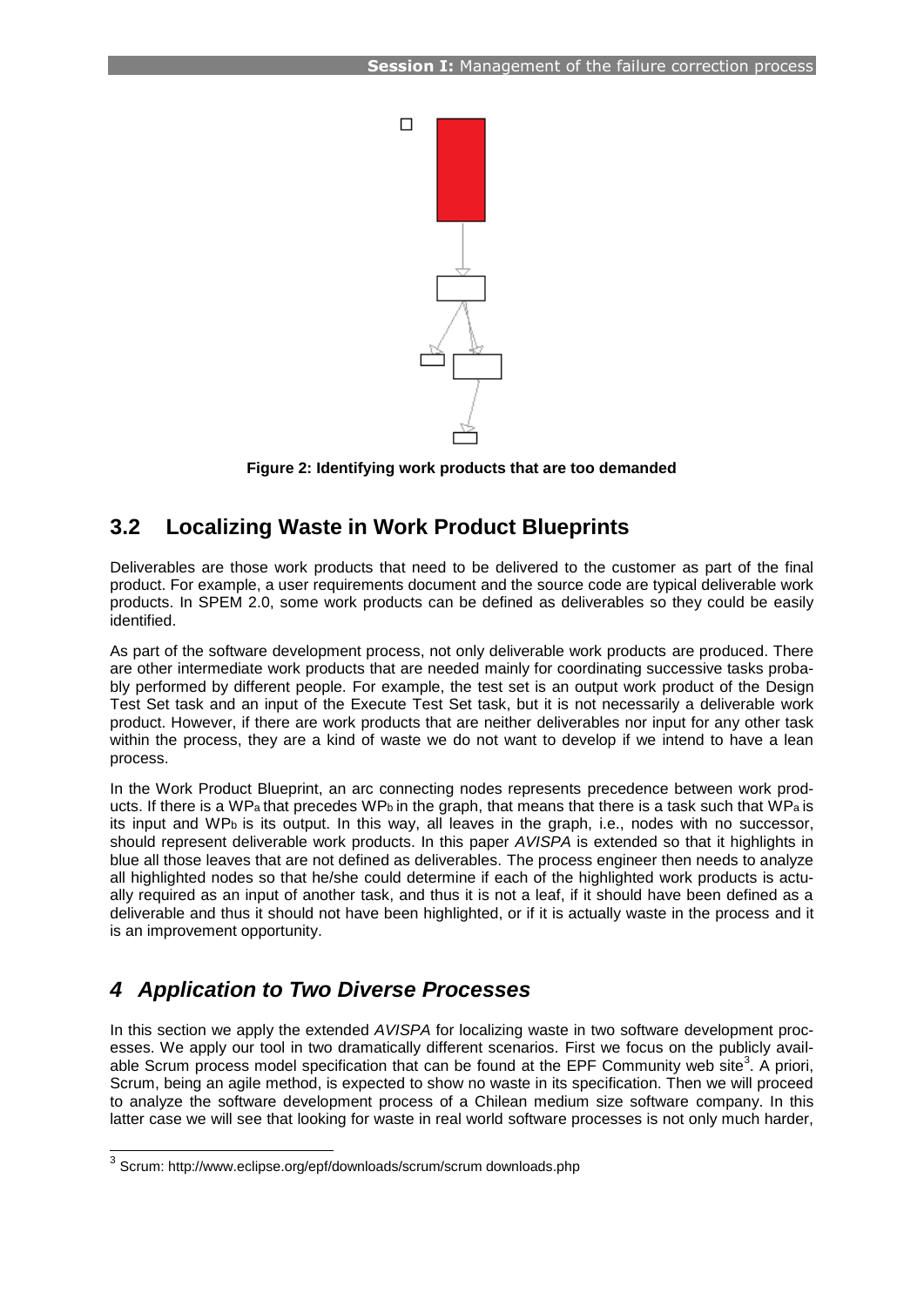but much more useful when identified provided that the size and complexity of the process model makes it almost impossible to analyze it manually.

### **4.1 Scrum**

Scrum is an agile process used to rapidly develop software. It has been defined by Jeff Sutherland and more formally elaborated by Ken Schwaber [\[17\] .](#page-9-6) Scrum stresses management values and practices, and it does not include practices for technical parts (requirements, design, and implementation); this is why it is usually used in combination with another agile method such as Extreme Programming.

The application of Scrum enforces a few simple rules that have the potential to make a team selforganize into a process that can achieve 5 to 10 times the productivity of a waterfall-based process. However, most Scrum teams never achieve this goal [\[18\] .](#page-9-7) According to Sutherland, teams face difficulties to organize work in order to deliver working software at the end of each sprint. Moreover, they also experience trouble working with a Product Owner to get the backlog in a ready state before bringing it into a sprint. Also, organizing into a hyper-productive state during a sprint remains a challenging issue. Our findings analyzing the Scrum process model with *AVISPA* [\[5\] a](#page-9-1)re consistent with these ideas.

We claim that it may be the case that the publicly available Scrum process model may be misspecified, and thus people adopting it as it is may be using an inherently suboptimal process. We apply the extended *AVISPA* to the EPF community Scrum process model in order to look for waste and/or the other kinds of misspecification detailed in Section 2, from the point of view of the work products. [Fig](#page-5-0)[ure 3](#page-5-0) shows the results.

The Potentially Shippable Product Increment (A) has been highlighted. This work product needs to be an input to the integration task, but the public Scrum process model does not specify this fact, so (A) is an underspecification. The Release Burndown Chart (B) and Sprint Burndown Chart (C) are clearly necessary for executing the development tasks, but the model does not specify these dependencies either. They are also underspecifications. Therefore, the extended *AVISPA* is able to identify this kind of underspecifications even in a very small software process. But also from this analysis, we can see that no false positives are identified: all highlighted elements correspond to errors in the process model specification. Moreover, analyzing each highlighted element, we can confirm that there is no waste of the kind useless work product in the Scrum process model, as expected for an agile method.



<span id="page-5-0"></span>**Figure 3: Work products that are potential waste in Scrum**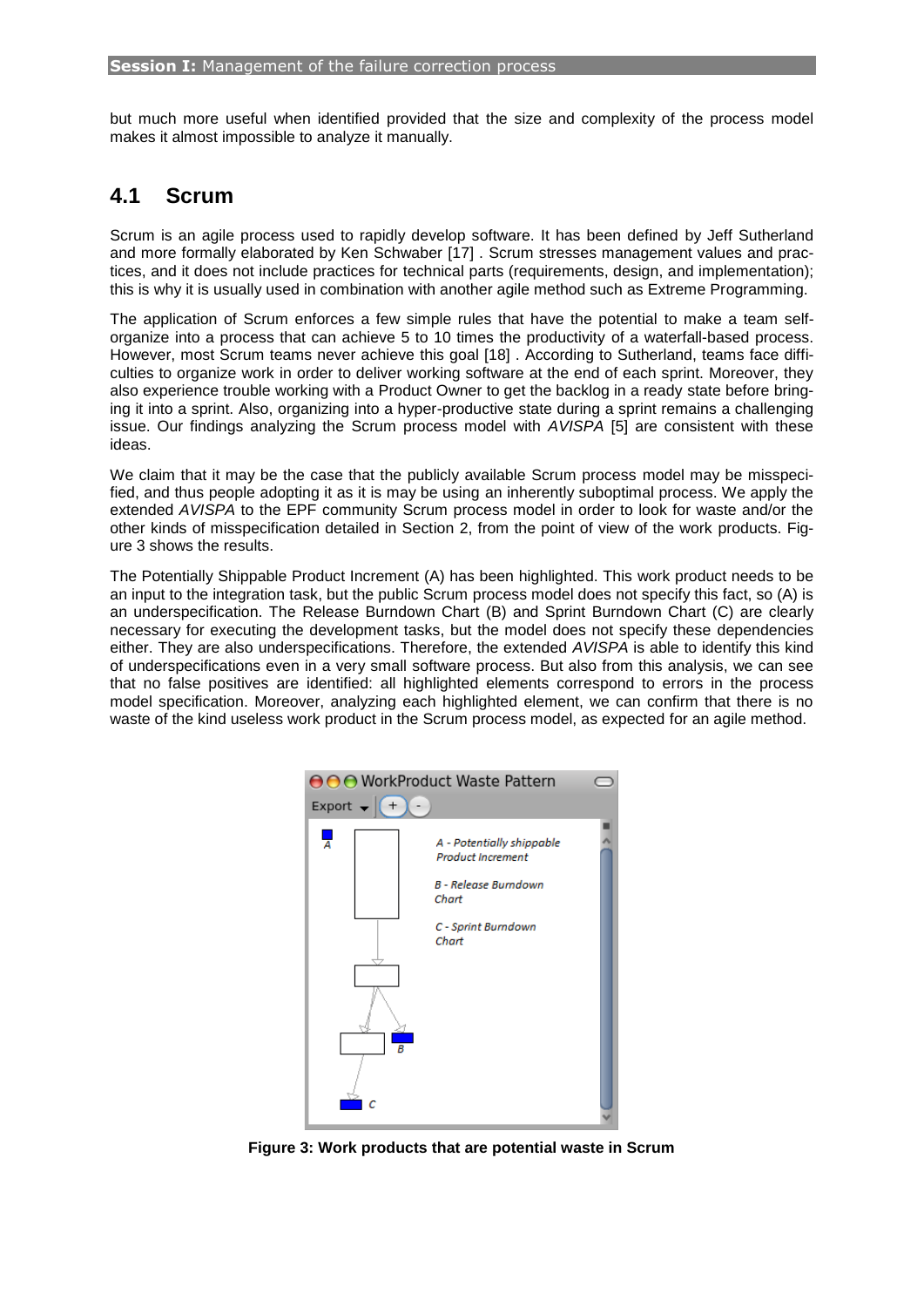### <span id="page-6-0"></span>**4.2 Development Process of a Software Development Company**

DTS is a Chilean software company that works in solutions for military and civil technology. It has around 250 employees, including engineers, certified technicians, operation workers and managers. Particularly, the Self-Service Systems Engineering Area in DTS (SSSEA-DTS) started to define its software process model in 2008, using the Rational Unified Process as a reference. In SSSEA-DTS software process improvement has been oriented toward recovering the software process currently applied in the organization, in order to formalize it, analyze it, and improve it if found necessary. SSSEA-DTS's process model is composed by 66 work products, 9 roles and 57 tasks. This model has been defined with a total effort of 0.5 person-months during 12 months.

[Figure 4](#page-6-1) shows the Work Product Blueprint in which blue nodes (dark colour on a black and white printout) identify potential waste work products or underspecifications. The tool highlights 22 problematic work products (33% of the whole), which include non-defined deliverables, underspecified task inputs and useless work products, i.e., actual waste.



**Figure 4: Work products that are potential waste in DTS**

<span id="page-6-1"></span>In order to validate our findings and assess the relevance of the waste work products, we confronted our blueprint with the SSSEA-DTS process engineer. From the 22 highlighted work products found, 3 have been confirmed to be non specified deliverables, 16 underspecified task inputs, and 3 are indeed waste work products.

In particular, these 3 work products correspond to evidence required for bureaucratic issues, i.e., evidence about the approval of other work products. For example, the Requirements Approval work product is the evidence of requirements acceptance by different stakeholders, with respect of the Requirements work product. This evidence could have been registered in each respective work product (for example as a field) instead of a new work product. But, according to the expert's opinion, and based on the implementation of software processes during the past five years, about 12 of the underspecified work products could have also been integrated as part of other work products, reducing bureaucratic work significantly. For example, activity specifications, operational state specifications, communication protocol specifications, and requirements observations from stakeholders can be all considered part of the system requirements work product, decreasing the effort to design, maintain, control and configure work documents. As a summary, the practical effectiveness of the tool has been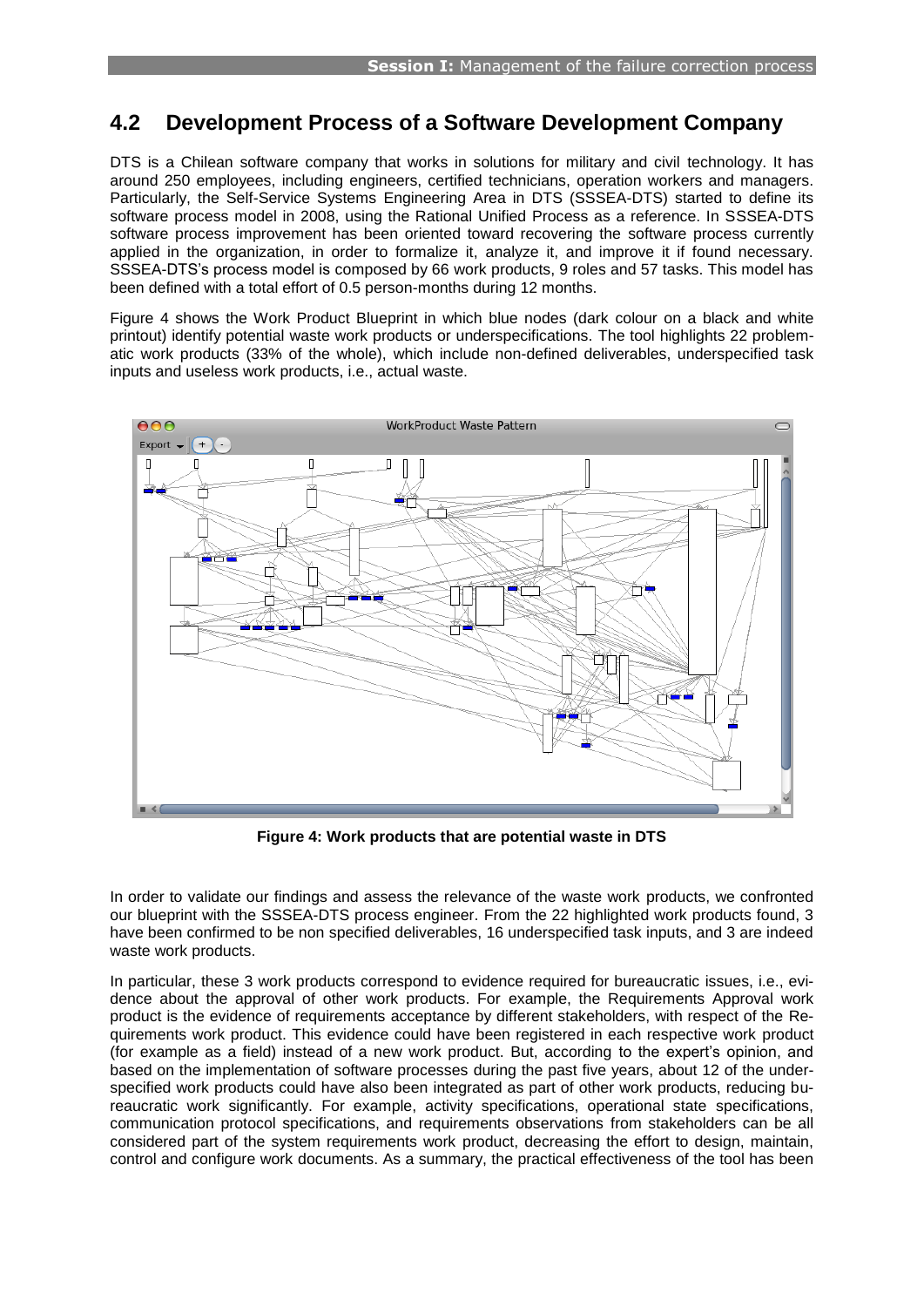confirmed with DTS by identifying 22 problematic work products: 13.6% percent of deliverables that had not been identified, 31.9% underspecified tasks (where the work product should have been specified as a task input), 13.6% waste and 40.9% could be improved (refactoring and integration).

<span id="page-7-0"></span>The actual findings not only allowed the process engineer in DTS to improve their software process specification, but also allowed them to gain more confidence about the quality of their process.

### *5 Related Work*

Software process improvement through the Lean Measurement (SPI-LEAM) method is proposed by Petersen et al [\[14\] .](#page-9-8) This method describes a way to implement lean principles through measurement in order to initiate software process improvement. The method uses collected data from projects executed to evaluate performance and quality aspects, particularly identifying causes of waste. Mujtaba et al [\[11\]](#page-9-9) propose a case study to identify waste in a software process by using value stream maps (VSM). The empirical data is collected using document analysis, extraction of phase times from a requirement tracking tool and interviews. It is used to construct a value stream map that shows the present state of the process. Static validation showed that the VSM methodology is useful for identifying waste and to propose measures to avoid it. Middleton et al. [\[9\]](#page-9-10) developed a study case where a company is followed using lean practices for two years. One of their most relevant findings was that the company had many non-value tasks. Data collected at the company showed an increment of 25% in productivity, schedule delay was reduced to 4 weeks from several months or years, and the time for defect fixing was reduced by 65% - 80%. In our approach, the waste error pattern is applied on the software development model, allowing part of the waste to be identified before the process model is actually enacted, whereas the previous approaches are based on data collected from the process applied in specific projects. So, the waste error pattern could be complementarily used with SPI-LEAM or VSM methodologies before a new process model is tested, as a form of static verification mechanism.

Visualization is regularly employed to identify deficiencies and errors in application source code. Polymetric views is a lightweight visualization representation, originally designed to analyze software source code. Polymetric views were first employed for reverse engineering [\[8\] ,](#page-9-11) code comprehension [\[1\] a](#page-9-12)nd characterization purposes [\[2\] .](#page-9-13) Even though the application range of polymetric views has greatly expanded over the last few years [\[3\] \[10\] ,](#page-9-14) all these views make use of pattern recognition to visually identify abnormal situations. The blueprints and error patterns applied in this paper are no exceptions. However, as far as we are aware of, our work is the first usage of polymetric views to identify anomalies in software processes.

Knab et al. [\[7\]](#page-9-15) proposed a set of generic visual process patterns. With these patterns, the authors analyze effort estimation, length, and sequences of problem resolution activities. Based on the information obtained from issue tracking databases, the visual representation of a problem is classified as overestimated, underestimated and perfectly estimated. Our blueprints have a focus different from effort estimation. Instead of estimating the result of an effort already realized, we provide an indication and recommendation about how to prevent waste.

# <span id="page-7-1"></span>*6 Conclusions*

We have proposed an extension to *AVISPA* so that it is able to localize potential waste in software process models specified with EPF. We focus on the kind of waste represented by work products that are developed although they are neither necessary nor useful. These elements are all those leaves in a Work Product Blueprint that are not marked as deliverables. However, we have found that most elements that satisfy these conditions are due to incompleteness in the specification: they are either deliverables that are not defined as so, or they are not leaves because they should have been specified as input of a task within the process. In both cases colored elements highlight errors in the process specification, and thus they are also improvement opportunities.

Our method has proved to be effective in both scenarios applied and presented in the paper. In the case of Scrum, we corroborated that the process model has no waste in the form of useless work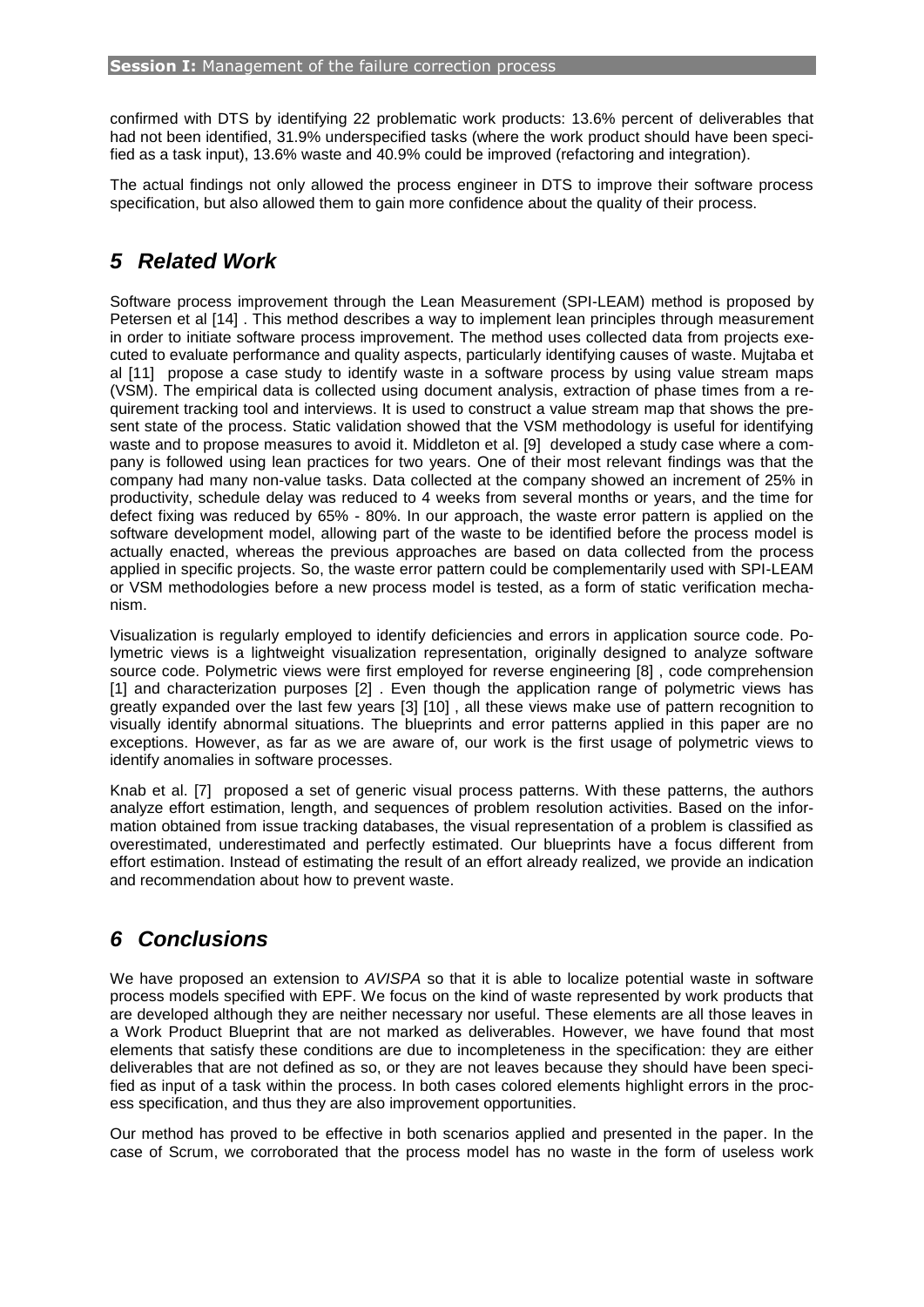products as expected from an agile method, but it was still useful for identifying misspecifications in the publicly available process model. In the case of the process of the medium size software company, the tool resulted highly useful for identifying all kinds of possible errors. In this case we were able to identify actual waste. This fact has been validated with the process engineer at the company and they agreed on the recommendations. They are currently in the process of restructuring their development model taking our findings into account.

*AVISPA*, along with this new extension, is only able to identify as waste some work products when they are not specified as deliverables and no task defines them as input either. However, we recognize the existence of other kinds of waste that we are not yet taken into account. If a work product is defined as an input for a task then it will be assumed as useful, even if the task does not use it at all. This analysis is of finer grain and it would require the analysis of the definition of each task steps and activities. This kind of waste cannot be automatically localized for processes specified using EPF since tasks are the finer formal elements and their internal descriptions are only informal. However, the possibility of identifying the existence of the waste pattern increases the power of the other problematic patterns. Specifically, the process model efficiency could be analyzed by identifying unnecessary work products (waste patterns) and bottleneck risks (demanded work products [\[5\] \)](#page-9-1). These issues are part of our ongoing work in developing *AVISPA*.

#### *Acknowledgments*

The work of María Cecilia Bastarrica and Julio Ariel Hurtado Alegría has been partly funded by project Fondef D09I1171 of Conicyt, Chile. The work of Julio Ariel Hurtado Alegría has been also partially funded by NIC Chile.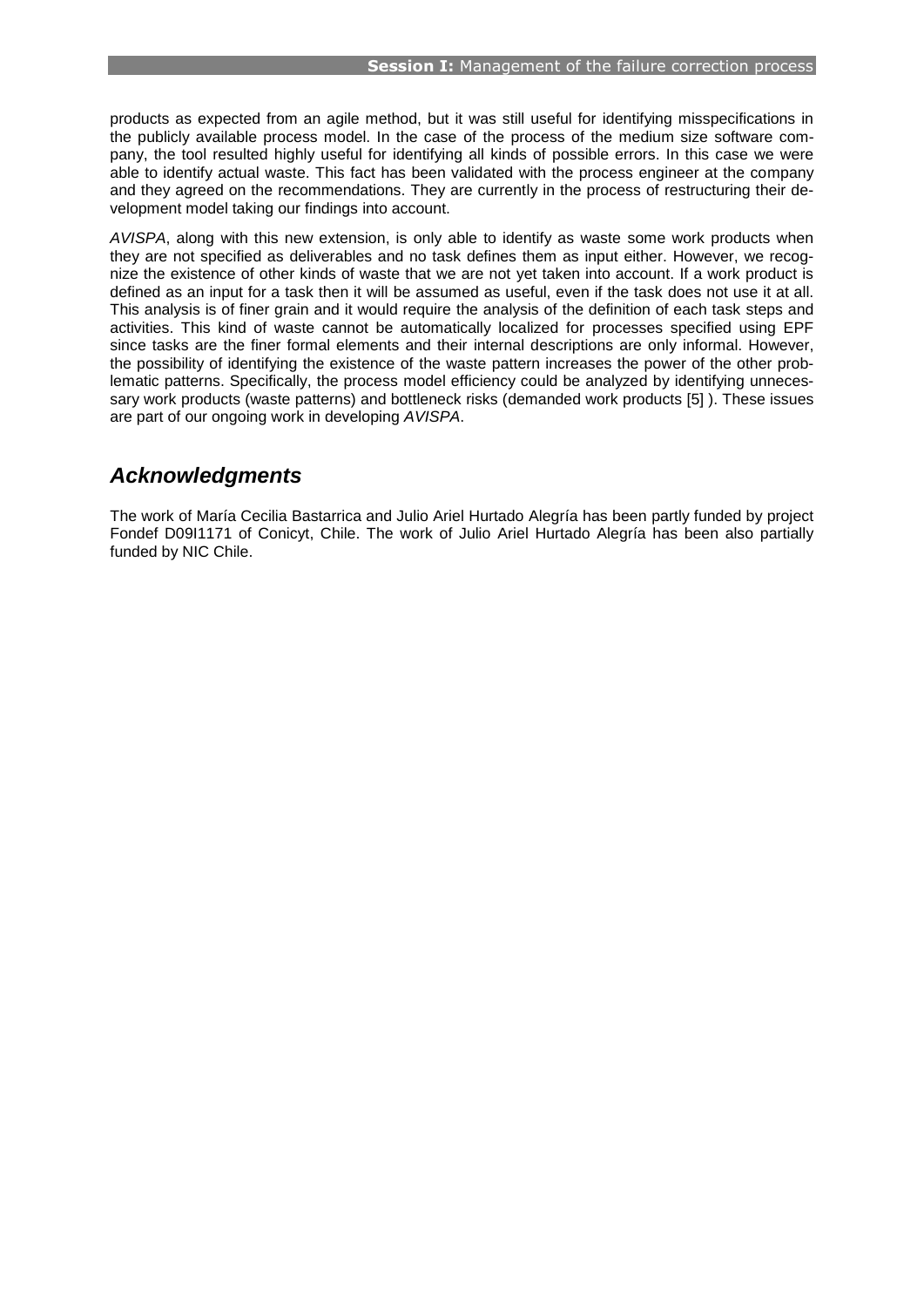#### *7 Literature*

- <span id="page-9-12"></span>[1] Stéphane Ducasse and Michele Lanza. The Class Blueprint: Visually Supporting the Understanding of Classes. Transactions on Software Engineering (TSE), 31(1):75–90, January 2005.
- <span id="page-9-13"></span>[2] Tudor Gîrba and Michele Lanza. Visualizing and Characterizing the Evolution of Class Hierarchies. In WOOR 2004 (5th ECOOP Workshop on Object-Oriented Reengineering), 2004.
- <span id="page-9-14"></span>[3] Verónica Uquillas Gómez, Stéphane Ducasse, and Theo D'Hondt. Visually Supporting Source Code Changes Integration: The Torch Dashboard. In Working Conference on Reverse Engineering, pages 55– 64, Los Alamitos, CA, USA, 2010. IEEE Computer Society.
- <span id="page-9-5"></span>[4] Julio A. Hurtado, María Cecilia Bastarrica, and Alexandre Bergel. Analyzing the Scrum Process Model with AVISPA. In XXIX International Conference of the SCCC, pp. 60 – 65, Antofagasta, Chile, November 2010, IEEE Computer Society.
- <span id="page-9-1"></span>[5] Julio A. Hurtado, Maríıa Cecilia Bastarrica, and Alexandre Bergel. Analyzing Software Process Models with AVISPA. Accepted for publication in the International Conference on Software and Systems Processes, ICSSP'2011, Hawaii, USA, May 2011.
- <span id="page-9-4"></span>[6] Julio A. Hurtado, Alejandro Lagos, Alexandre Bergel, and María Cecilia Bastarrica. Software Process Model Blueprints. In Münch et al. [12], pages 285–296.
- <span id="page-9-15"></span>[7] Patrick Knab, Martin Pinzger, and Harald C. Gall. Visual Patterns in Issue Tracking Data. In Münch et al. [12], pages 222–233.
- <span id="page-9-11"></span>[8] Michele Lanza and Stéphane Ducasse. Polymetric Views—A Lightweight Visual Approach to Reverse Engineering. Transactions on Software Engineering (TSE), 29(9):782–795, September 2003.
- <span id="page-9-10"></span>[9] Peter Middleton, Amy Flaxel, and Ammon Cookson. Lean Software Management Case Study: Timberline Inc. In Proceedings of the 6th International Conference on Extreme Programming and Agile Processes in Software Engineering, XP 2005, volume 3556 of LNCS, pages 1–9, Sheffield, UK, June 2005. Springer.
- [10] Sébastien Mosser, Alexandre Bergel, and Mireille Blay-Fornarino. Visualizing and Assessing a Compositional Approach of Business Process Design. In Proceedings of 9th International Conference on Software Composition (SC'10), pages 90–105. LNCS Springer Verlag, July 2010.
- <span id="page-9-9"></span>[11] Shahid Mujtaba, Robert Feldt, and Kai Petersen. Waste and Lead Time Reduction in a Software Product Customization Process with Value Stream Maps. In Proceedings of the 21st Australian Software Engineering Conference, ASWEC'10, pages 139–148. IEEE Computer Society, 2010.
- [12] Jürgen Münch, Ye Yang, and Wilhelm Schäfer, editors. New Modeling Concepts for Today's Software Processes, International Conference on Software Process, ICSP 2010, Paderborn, Germany, volume 6195 of LNCS. Springer, July 2010.
- <span id="page-9-3"></span>[13] OMG. Software Process Engineering Metamodel SPEM 2.0 OMG. Technical Report ptc/08-04-01, Object Managemente Group, 2008.
- <span id="page-9-8"></span>[14] Kai Petersen and Claes Wohlin. Software Process Improvement through the Lean Measurement (SPI-LEAM) Method. Journal of Systems and Software, 83:1275–1287, July 2010.
- <span id="page-9-2"></span>[15] Mary Poppendieck. Lean Software Development. In 29th International Conference on Software Engineering, ICSE Companion Volume, pages 165–166, Minneapolis, MN, USA, May 2007, IEEE Computer Society.
- <span id="page-9-0"></span>[16] Mary Poppendieck and Tom Poppendieck. Lean Software Development: An Agile Toolkit. Addison-Wesley Professional, May 2003.
- <span id="page-9-6"></span>[17] Ken Schwaber and Mike Beedle. Agile Software Development with Scrum. Prentice Hall PTR, Upper Saddle River, NJ, USA, 1st edition, 2001.
- <span id="page-9-7"></span>[18] Jeff Sutherland, Scott Downey, and Bjorn Granvik. Shock Therapy: A Bootstrap for Hyper-Productive Scrum. In Yael Dubinsky, Tore Dyb°a, Steve Adolph, and Ahmed Samy Sidky, editors, AGILE, pages 69–73. IEEE Computer Society, 2009.